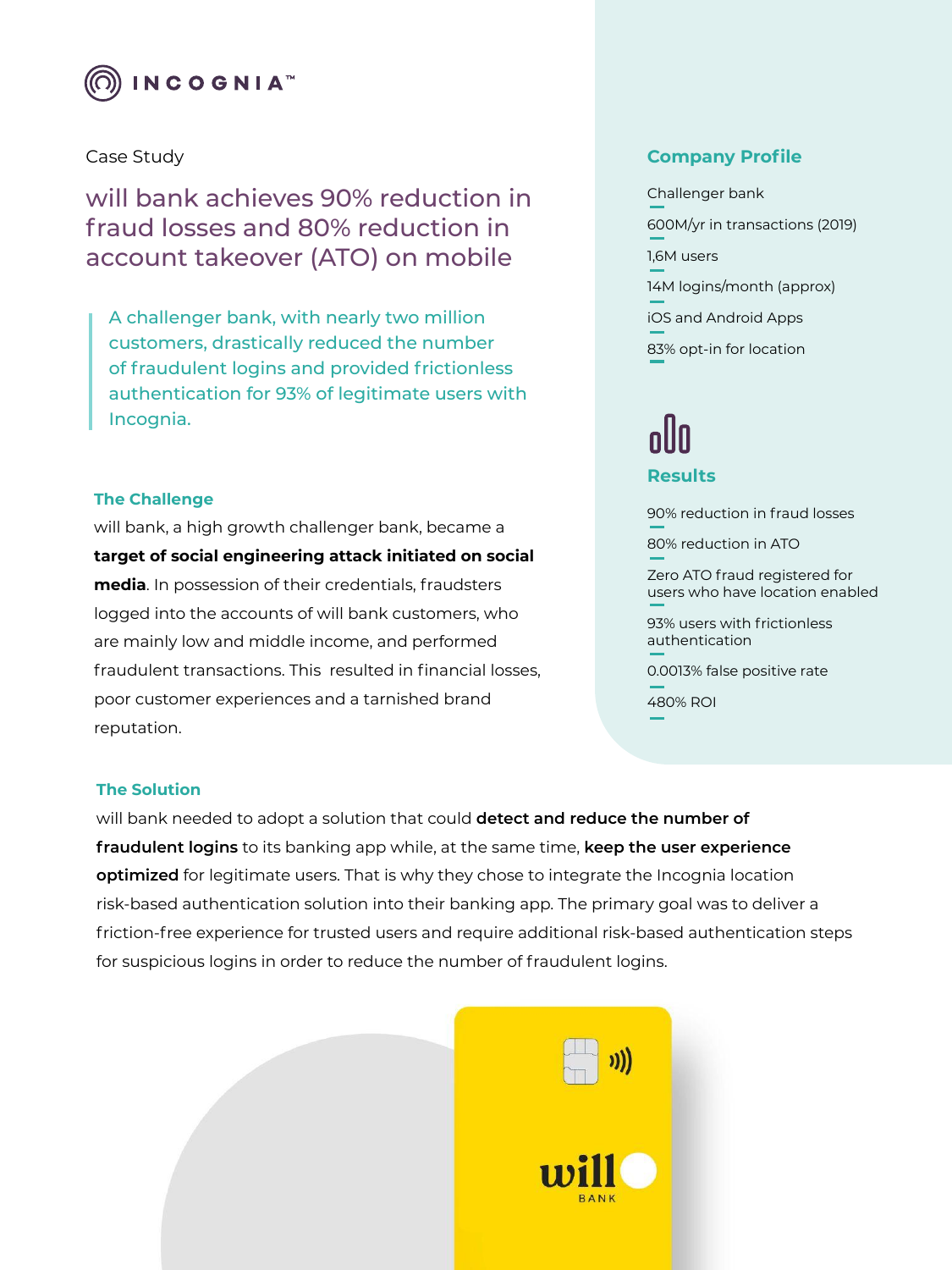#### **Background**

From January to May 2021, Incognia analyzed more than **72 million login attempts from over 1.3 million users** on the will bank mobile app. **83% of users of the mobile app have location permissions enabled** thanks to a clear location opt-in request at customer onboarding. This high opt-in rate contributed to the effectiveness and speed of Incognia's results, enabling the recognition of the majority of trusted users, **zero account takeovers** reported among the users who enabled location, and a **very low false positive rate of 0.0013%**. After the integration of the Incognia SDK and risk scoring APIs, will bank saw a dramatic reduction in the number of account takeovers and associated fraud.

With Incognia, will bank recognized trusted users with a very low false positive rate (0.0013%) and removed the need for extra authentication steps for the vast majority of logins, except those identified by Incognia as high risk.

"

The security of our customer's accounts and data is a priority at will bank. With the Incognia solution, we guarantee the delivery of a high-quality financial product, free of fees, and extremely safe against scams and fra *Incognia solution, we guarantee the delivery of a high-quality financial product, free of fees, and extremely safe against scams and fraud for our customers.*

*Iremar Brayner, head of fraud prevention at will bank*

#### **How Incognia works**

**The Incognia SDK collects anonymous location data from the mobile device, through its proprietary location technology, using data from GPS, WiFi, cellular and Bluetooth sensors.**  Each user's location behavior pattern is unique, and made up of frequently visited locations or trusted locations. Whenever a user tries to log in, from a new or existing device, Incognia assesses the user's current location behavior with their historical location pattern. According to Incognia network data, 90% of legitimate user logins and 89% of sessions on bank and fintech apps occur from a trusted location.

For each login attempt, Incognia **provides a risk score through the Incognia APIs, together with a confidence rating** based on the correlation of current and historical user location behavior and device intelligence data. Incognia maintains a behavior watchlist, which is a device database containing a history of fraudulent actions and associated devices including devices accessing multiple accounts or using emulators or location spoofing. The Incognia watchlist leverages the Incognia network of over 100 million devices and enables the detection of not only devices used to commit fraud, but also locations associated with confirmed fraud, such as fraud farms.